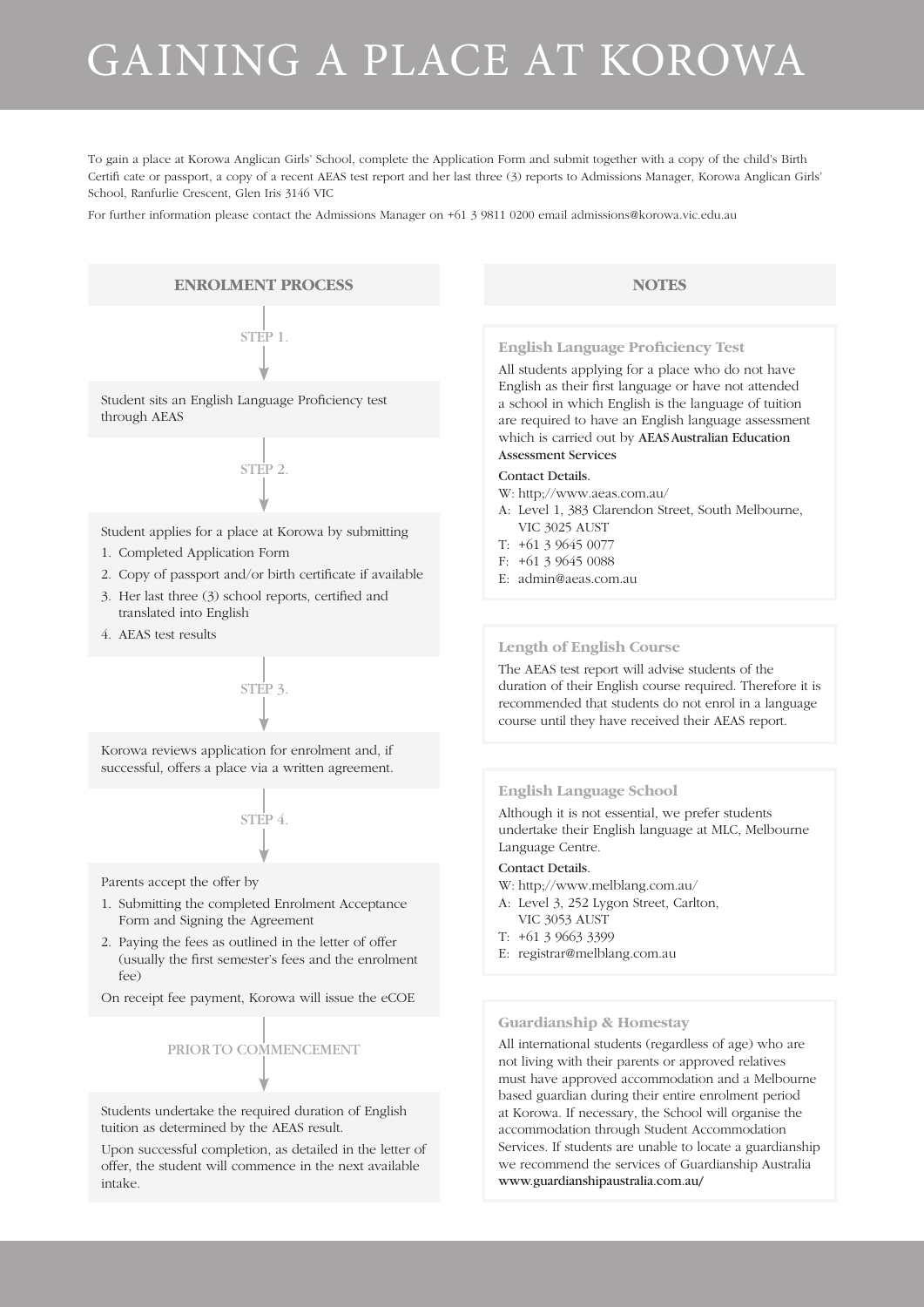# BUSINESS REGULATIONS FOR INTERNATIONAL STUDENTS

#### AS OF 1 JULY 2012

### **A. Application and Enrolment Procedures**

The student applies for a place by completing the International Student Application Form and submitting together with last three (3) school reports, AEAS test report and either a certified copy of their passport or birth certificate.

#### **B. Enrolment Fee**

A non-refundable Enrolment Fee of \$800 per student, together with the initial semester's tuition fees are payable on acceptance of a place. In the case of a student leaving the School and wishing to return, a non-refundable Re-enrolment Fee of \$400 applies.

#### **C. Fees and Charges**

- 1. The school year is divided into two study periods defined as semesters (each made up of two terms). Tuition fees are billed in two equal instalments, one per semester in advance.
- 2. The initial semester's tuition fee and the enrolment fee are charged upon acceptance of a place.
- 3. Subsequent fees are charged each semester in advance and are payable two weeks prior to the commencement of the semester.
- 4. A discount is available on a full year's fees paid in advance by the due date for the first seme Parents wishing to pay in this manner should contact the School Accountant for details.
- 5. The consolidated fee aims to cover all compulsory costs associated with the school curriculum to minimise charges to parents during the school year of as many miscellaneous items as possible. The fee includes accommodation placement, outdoor education camps, excursions and incursions, issue of school record book, specialist programs and materials, medical centre attendance, transport to and from school events as well as a levy for ICT provision. The fee does not cover optional camps and excursions or notebook computer rental.
- 6. A student on behalf of whom the current semester's fees have not been paid may not be permitted to commence a new semester unless arrears are cleared. A late payment fee of \$125 per billing will be charged to the account when fees remain unpaid at the due date.

#### **D. Commencement at Korowa**

Korowa seeks to ensure all international students are well supported during their time at the School. Korowa has support programs in place for all students and provides additional special support programs for international students. Students are expected to attend the orientation program (usually late January each year) prior to commencement of normal classes.

#### English Language Requirement:

All enrolments are subject to the student attaining a satisfactory level of English as outlined in their Enrolment Offer. The students must therefore have attained the required English language proficiency and be available to attend School on that day.

#### Guardianship:

All international students (regardless of age) must live with a parent or have a Melbourne-based guardian (approved by Korowa) during their entire enrolment period at Korowa. Families must organise a guardian to be in place before a student commences at Korowa.

#### Accommodation:

Unless the student is living with a parent, a relative or a guardian deemed as suitable by Korowa, it is expected that all international students (regardless of age) will reside in homestay arrangements which have been approved by Korowa.

Breaches of these requirements may result in cancellation of enrolment. The School Council reserves the right to enrol or dismiss a student.

#### **E. Obligation to Update Contact Details**

Korowa must be advised of a student's current contact details at all times, both prior to commencement and during the period of study at the School.

#### **F. Refund of Fees**

The Enrolment Fee is non-refundable. Parents enter into an agreement with the School as outlined in the Enrolment Offer. In the event of a default on this Agreement by either the student or the School, refund of fees already paid is governed by the ESOS Act 2000 and ESOS Regulations 2001.

# Refunds prior to commencing at Korowa

Requests for refunds received more than 90 days prior to the commencement of the course will receive a refund of ninety per cent (90%) of the tuition fee. Please note: A course is defined as the total length of your enrolment at Korowa.

#### Full refund

A full refund of tuition fees paid in advance may be given in special circumstances. The following reasons are grounds to apply for a full refund:

- • the student is refused a student visa by the Commonwealth Government authorities,
- the offer is withdrawn or an enrolment terminated because the School is unable to provide the course of study,
- • the government has limited Korowa's right to conduct courses for international students,
- the student is unable to fulfil the conditions of an offer,
- the student fails to meet progression rules and is not permitted to re-enrol.

#### Methods of refund

An application for a refund in special circumstances must be made in writing to the Principal.

If approved, a refund will be made within four weeks of the school receiving the application. Refunds can be made in Australian dollars either by cheque or by EFT to an overseas bank account only. Refunds may be made to a nominated person/sponsor who initially paid the student's fees.

In the unlikely event that Korowa is unable to deliver a student's course in full, the student will be offered a refund of all the course money paid to date. The refund will be paid within 2 weeks of the day on which the course ceased being provided.

#### **G. Withdrawal of A Student**

A term's notice in writing to the Principal is required prior to any student leaving the school. Such notice must be delivered on or before the first day of the student's last term, otherwise the student will be in default of their enrolment and no refund of fees will apply. Request for refund of fees should be made in writing to the Principal.

The School Council regrets that no reduction can be made on account of absence of less than one full term as the expenses incurred in maintaining the efficiency of the school are not lessened by the temporary absence of individual students.

#### **H. Voluntary Donations**

Voluntary contributions to the Korowa Building Fund and other funds are encouraged. Voluntary fees are included on fee notices. For international students, these voluntary contributions are generally not tax deductible.

To enable parents to support the Korowa Parents' Association, a voluntary contribution is included in the Term 2 billing. Students enrolled for the Preparatory Class or higher are also enrolled as life members of the Korovian Club at no additional charge.

#### **I. Grievances**

Students have access to appropriate dispute and grievance procedures. If a dispute arises, this agreement does not remove the right to take further action under Australia's consumer protection laws.

#### **J. Privacy Policy**

Personal information related to students, parents/ guardians is collected by the School through the admissions process at the time of enrolment, on acceptance of an offer and during a student's time at Korowa in the course of its normal events. The School will update this information on a regular basis but parents/guardians must notify the School immediately of any changes to maintain the student's current contact details at all times. This is a requirement of the student visa.

Personal information will be used in a responsible manner in accordance with the Information Privacy Act 2000(Vic). This information will be disclosed to government agencies pursuant to reporting and other obligations, including disclosures to the Department of Immigration and Citizenship and the Department of Education, Science and Training. Personal information will also be disclosed to the student's overseas student health cover provider and to their guardian appointed pursuant to the National Code made under the Education Services for Overseas Student Act 2000.

You may gain access to the personal information held about you by the School. Requests for access are managed in accordance with the Freedom of Information Act 1982(Vic) and may be directed to the Principal.

The collection and use of personal information is governed by Korowa's Privacy Policy which can be found on the School's website: www.korowa.vic.edu.au.

Korowa Anglican Girls' School Ranfurlie Crescent

F: +61 3 9885 8378

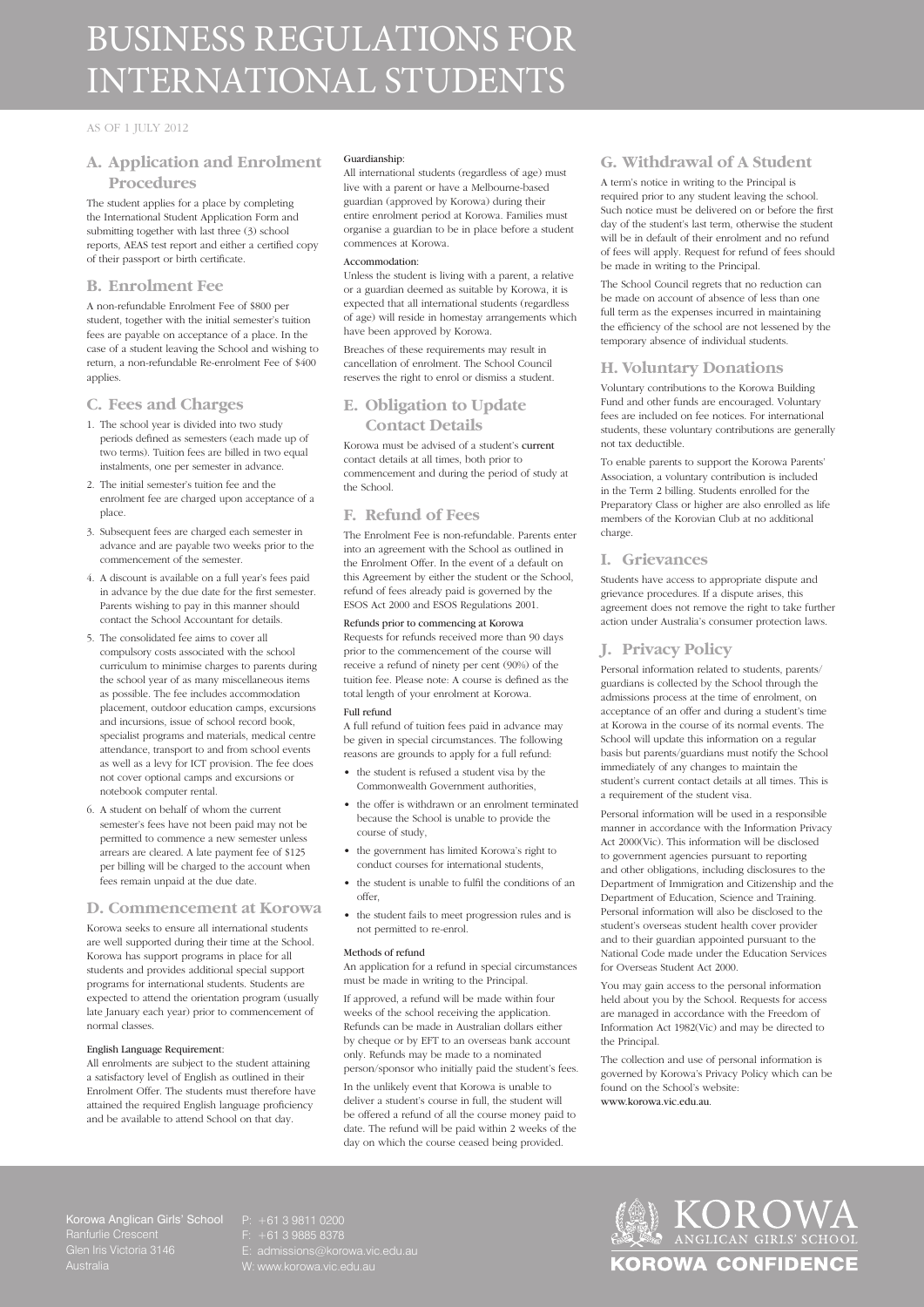# INTERNATIONAL STUDENT APPLICATION FORM

#### PLEASE COMPLETE THIS FORM IN BLOCK LETTERS

## **STUDENT DETAILS**

| Student Family Name:              |                     |
|-----------------------------------|---------------------|
| Student Given Name(s):            |                     |
| Student Preferred (English) Name: |                     |
| Starting Date at Korowa:          | Level of Entry:     |
| Date of Birth:                    | Country of Birth:   |
| Current School:                   | Current Year Level: |
| Passport Number:                  | <b>Expiry Date:</b> |
| Visa Number (if known)            | <b>Expiry Date:</b> |

# **ENGLISH LANGUAGE PROFICIENCY**

#### Language(s) Spoken at Home:

| Language(s) of Teaching at Current School:                | tor | vears. |
|-----------------------------------------------------------|-----|--------|
| Date of AEAS test:                                        |     |        |
| AEAS test results must be enclosed with this application. |     |        |
| Proposed ELICOS School:                                   |     |        |

# **SUBJECT PREFERENCE**

Please indicate the subject areas the student would like to study at Korowa. Students will be asked to select specific subjects prior to commencing at the school, where appropriate. Note that places may not be available in all subjects. Many subjects will require students to have previously studied the subject up to the commencing year level. Further information about subjects offered at Korowa is available in the relevant curriculum guide, available from Korowa's Admissions Officer.

| English                                                                                              | <b>History</b>         | Biology              | Physics                         |  |  |
|------------------------------------------------------------------------------------------------------|------------------------|----------------------|---------------------------------|--|--|
| <b>ESL</b>                                                                                           | Geography              | Chemistry            | Drama/Theatre                   |  |  |
| <b>Business Subjects</b>                                                                             | Mathematics (basic)    | Psychology           | IT subjects                     |  |  |
| Languages (please specify)                                                                           | Mathematics (advanced) | Physical Education   | Art/Design subjects             |  |  |
| Other (please specify)<br>Please indicate your proposed area of study at University if you have one: |                        |                      |                                 |  |  |
| <b>OFFICE USE ONLY:</b>                                                                              |                        |                      |                                 |  |  |
| AEAS non-verbal reasoning ability score = stanine                                                    |                        |                      | Academic performance (general): |  |  |
| AEAS mathematics reasoning ability score = stanine                                                   |                        | Age at commencement: |                                 |  |  |

\_\_\_\_\_\_\_\_\_\_\_\_\_\_\_\_\_\_\_\_\_\_\_\_\_\_\_\_\_\_\_\_\_\_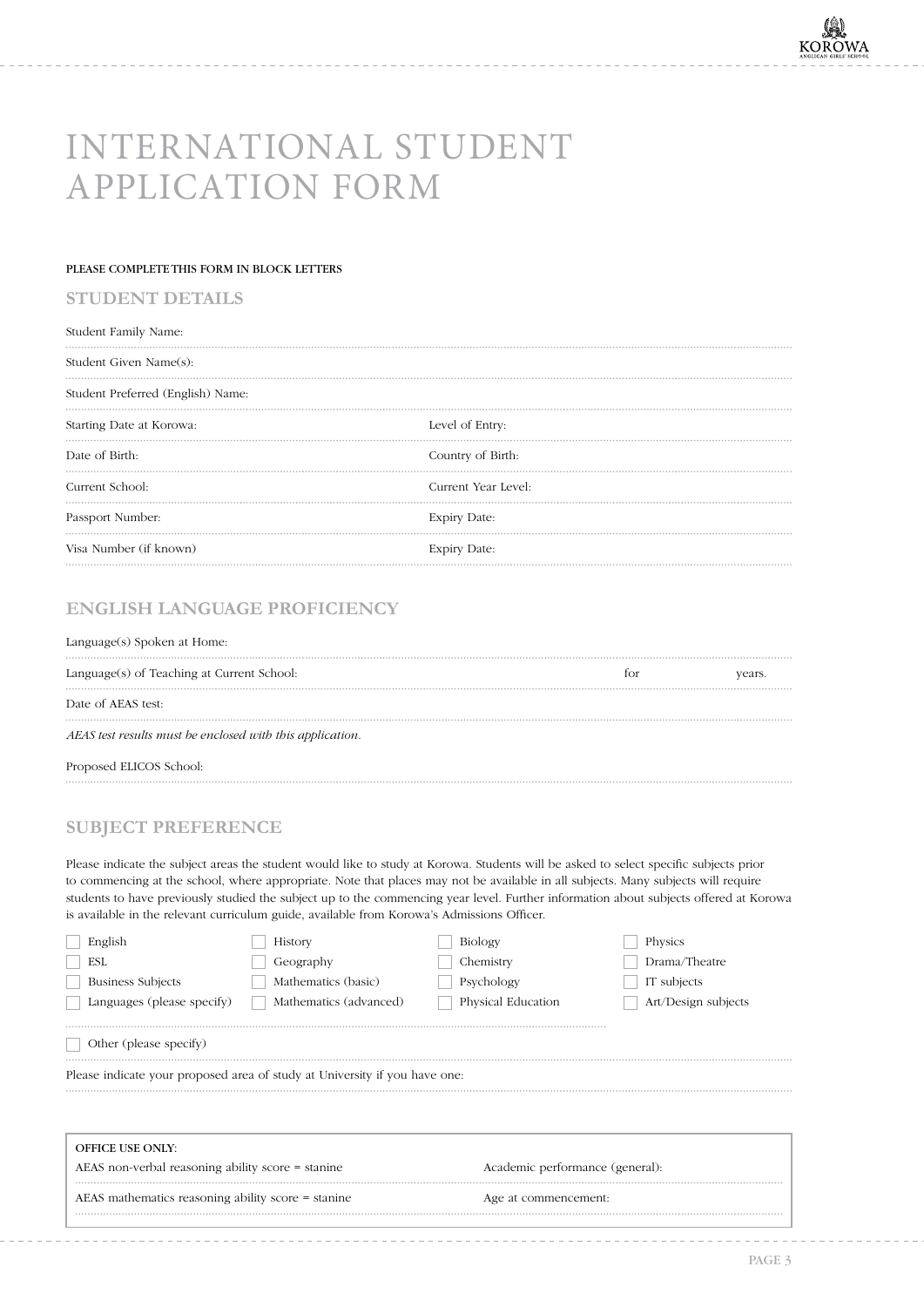| Student Family Name:             |                 |
|----------------------------------|-----------------|
| Student Given Name(s):           |                 |
| Student Prefered (English) Name: |                 |
| Starting Date:                   | Level of Entry: |

# **FAMILY INFORMATION**

| <b>FATHER</b>                                    | <b>MOTHER</b>                                    |
|--------------------------------------------------|--------------------------------------------------|
| Title: (eg Mr, Dr)                               | Title: (eg Mrs, Ms, Dr)                          |
| Family Name:                                     | Family Name:                                     |
| Given Name(s):                                   | Given Name(s):                                   |
| Home contact details                             | Home contact details                             |
| Address:                                         | Address:                                         |
| Home Phone:                                      | Home Phone:                                      |
| Mobile:                                          | Mobile:<br>.                                     |
| Email:                                           | Email:                                           |
| Work contact details:                            | Work contact details:                            |
| Occupation:                                      | Occupation:                                      |
| Field of Work (eg. finance, engineering, sales): | Field of Work (eg. finance, engineering, sales): |
| Employer's Name:                                 | Employer's Name:                                 |
| Employment Address:                              | Employment Address:                              |
| Work Phone:                                      | Work Phone:                                      |
| Mobile (if different to above):                  | Mobile (if different to above):                  |
| Email:                                           | Email:                                           |

# **KOROWA CONNECTIONS**

| Are any members of the student's family |            |                |
|-----------------------------------------|------------|----------------|
| a current or past student at Korowa?    | $Yes \Box$ | N <sub>O</sub> |

If yes, please provide their name and year of graduation:

<u> 2222222222</u>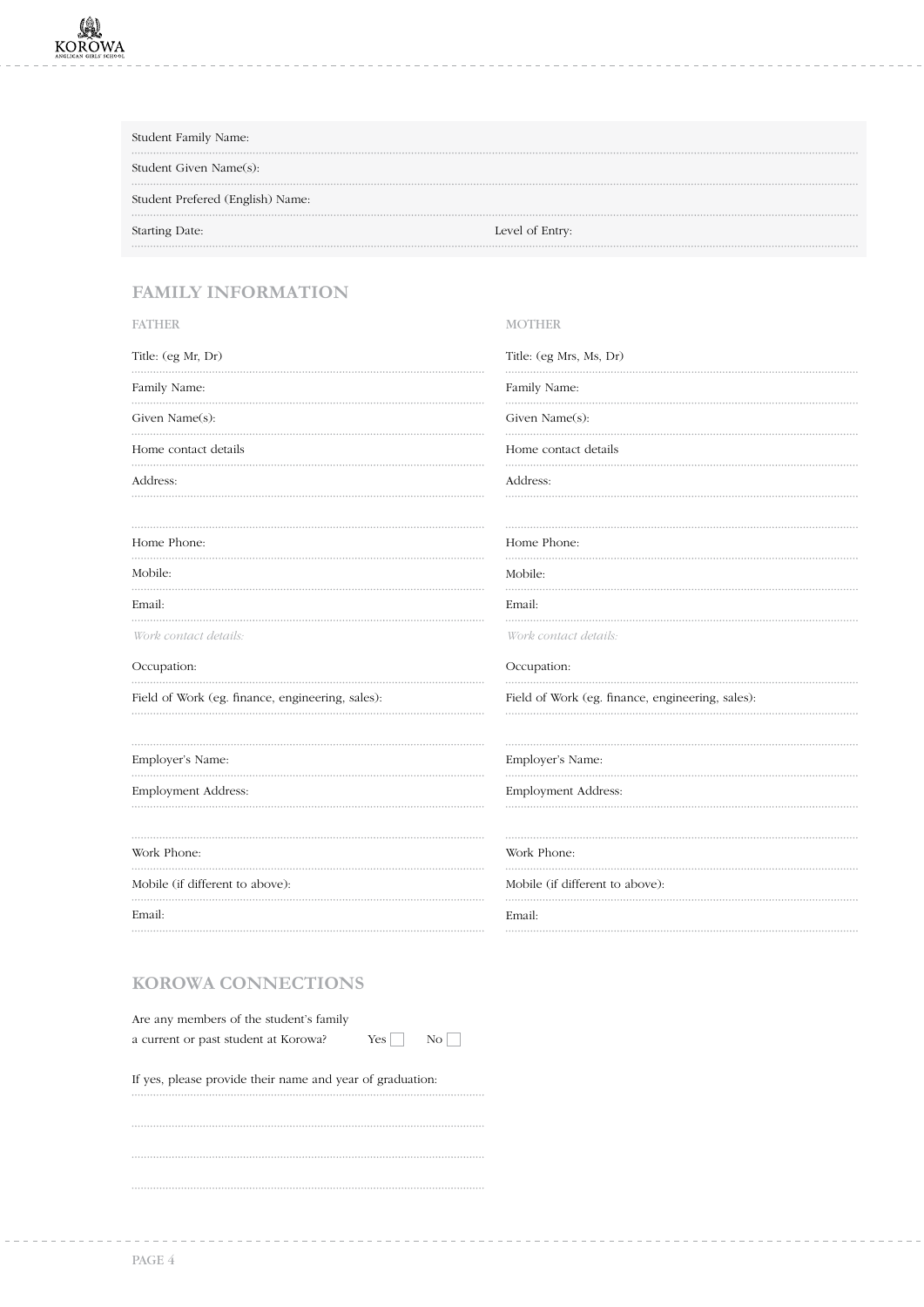| Student Family Name:             |                 |
|----------------------------------|-----------------|
| Student Given Name(s):           |                 |
| Student Prefered (English) Name: |                 |
| Starting Date:                   | Level of Entry: |

# **ACCOMMODATION AND GUARDIANSHIP ARRANGEMENTS**

All international students (regardless of age) must live with a parent or have a Melbourne-based guardian (approved by Korowa) during their entire enrolment period at Korowa. Families must organize a guardian to be in place before a student commences at Korowa.

Unless the student is living with a parent or a relative or guardian deemed as suitable by Korowa, it is expected that all international students (regardless of age) will reside in homestay arrangements which have been approved by Korowa. Korowa can assist with organizing homestay placements.

| <b>GUARDIAN DETAILS</b>                          | <b>ACCOMODATION ARRANGEMENTS</b>                                                             |
|--------------------------------------------------|----------------------------------------------------------------------------------------------|
|                                                  | Would you like Korowa to organize a homestay placement?                                      |
| Title: (eg Mr, Mrs, Ms, Dr)                      | If yes, please complete the Homestay Requirements section below.                             |
| Family Name:                                     | If no, please complete the Melbourne Address section below.                                  |
|                                                  | <b>MELBOURNE ADDRESS</b>                                                                     |
| Given Name $(s)$ :                               | In Melbourne, the student will be living with                                                |
| Home contact details:                            |                                                                                              |
|                                                  | Title: (eg Mr, Mrs, Ms, Dr)                                                                  |
| Address:                                         | Family Name:                                                                                 |
|                                                  | Given Name $(s)$ :                                                                           |
| Home Phone:                                      | Relationship to student:                                                                     |
| Mobile:                                          | Home Address:                                                                                |
| Email:                                           |                                                                                              |
| Work contact details:                            | Home Phone:                                                                                  |
| Occupation:                                      | Business Phone:                                                                              |
| Field of Work (eg. finance, engineering, sales): | Mobile:                                                                                      |
|                                                  | Email:                                                                                       |
| Employer's Name:                                 | <b>HOMESTAY REQUIREMENTS</b>                                                                 |
| Employment Address:                              | Please indicate your preferences:<br>Don't mind<br>Yes<br>No                                 |
|                                                  | Non-smoking household                                                                        |
|                                                  | Other secondary school<br>students in household                                              |
| Work Phone:                                      | Children in household                                                                        |
|                                                  | Pets in household                                                                            |
| Mobile (if different to above):                  |                                                                                              |
| Email:                                           | Please provide details of any medical requirements you will need<br>in a homestay placement. |
| Language(s) spoken:                              |                                                                                              |
| Language(s) read:                                | Please provide details of any dietary requirements.                                          |
| <b>OFFICE USE ONLY:</b>                          |                                                                                              |
| Homestay provider                                |                                                                                              |
|                                                  |                                                                                              |
| Homestay details provided to student? Y/N        |                                                                                              |
| (date)<br>on                                     |                                                                                              |
|                                                  |                                                                                              |